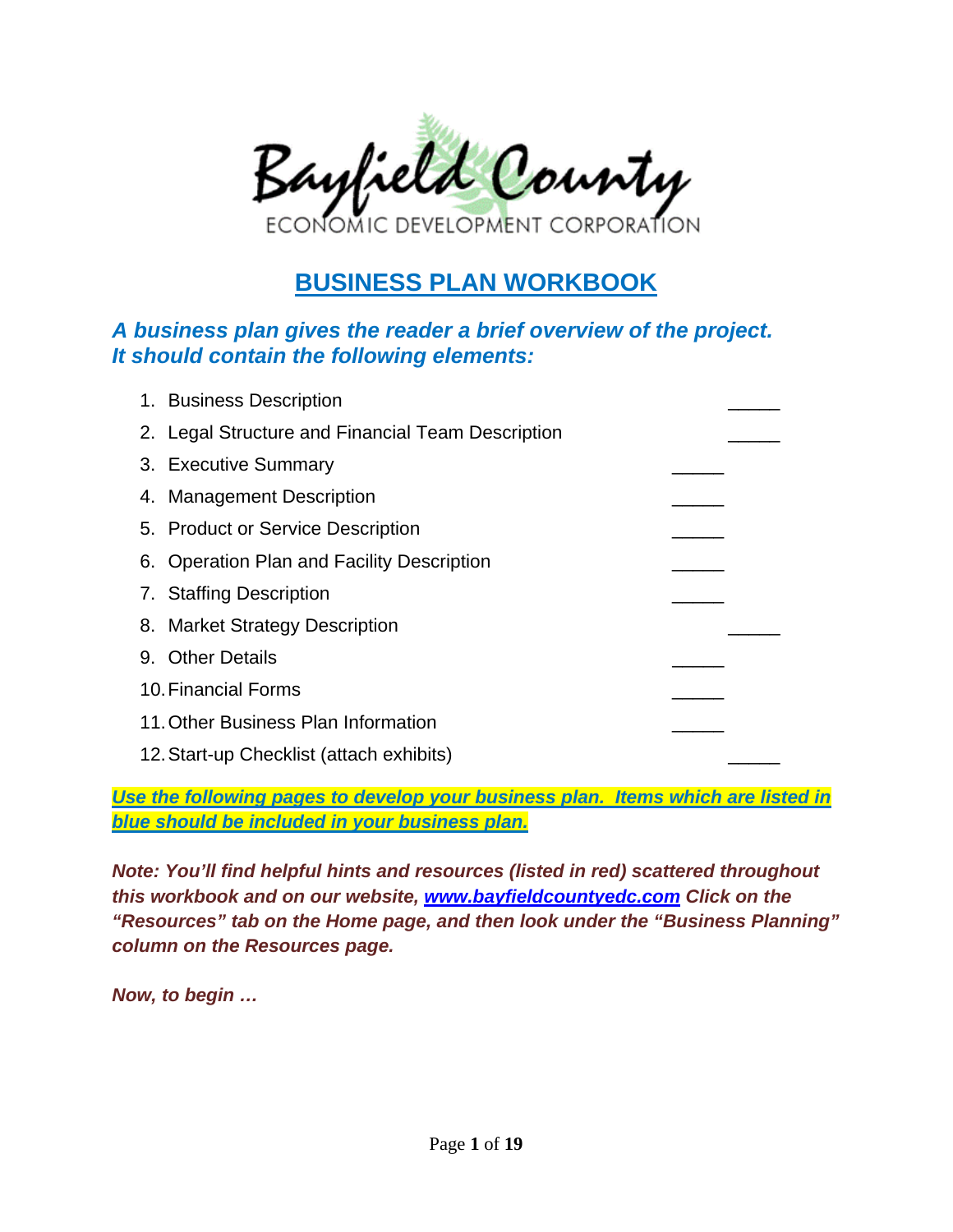# **What's in a Name?**

*By Richard E. Braun* 

Marketing starts with creating your business name, and with the use of two or three words and a logo you will create an image for customers that will remain for the life of your business. You want to be able to instantly capture your customer's attention without ambiguity or confusion so you want to be sure to seek plenty of feedback before a final version is selected.

Every time I visit a client's place of business I ask for a business card and get the same answer: "They're around here someplace." Eventually they find them and blow the dust off before giving me one. I always suggest that their business card should be right out in the open where everyone has access to them; I say "shower the world with them, let your cards be your walking, talking salespersons."

I also suggest doing a cost comparison for a thousand business cards compared to one newspaper advertisement, or one magazine advertisement, or one radio advertisement, or one television advertisement. I encourage the business owner to be creative and use both sides of the business card to get the most bang for their buck, for even with high technology address books in vogue, many people still use their business card collection as a mini-directory.

Tips: The simpler, more appropriate, and more descriptive a name you choose for your business, the less you will need to fix it in the minds of your prospective customers. Your logo should visually enhance the business name with additional identity and marketing appeal. For instance, colors can powerfully enhance the image you are trying to create.

*You generally cannot register or use a business name that is already registered and doing business in Wisconsin. Use the TESS Electronic Search System to check and see if another company is using the name. You can also do a trademark registration for your business name by going to the U.S. Patent and Trademark Office's Web site, www.uspto.gov.*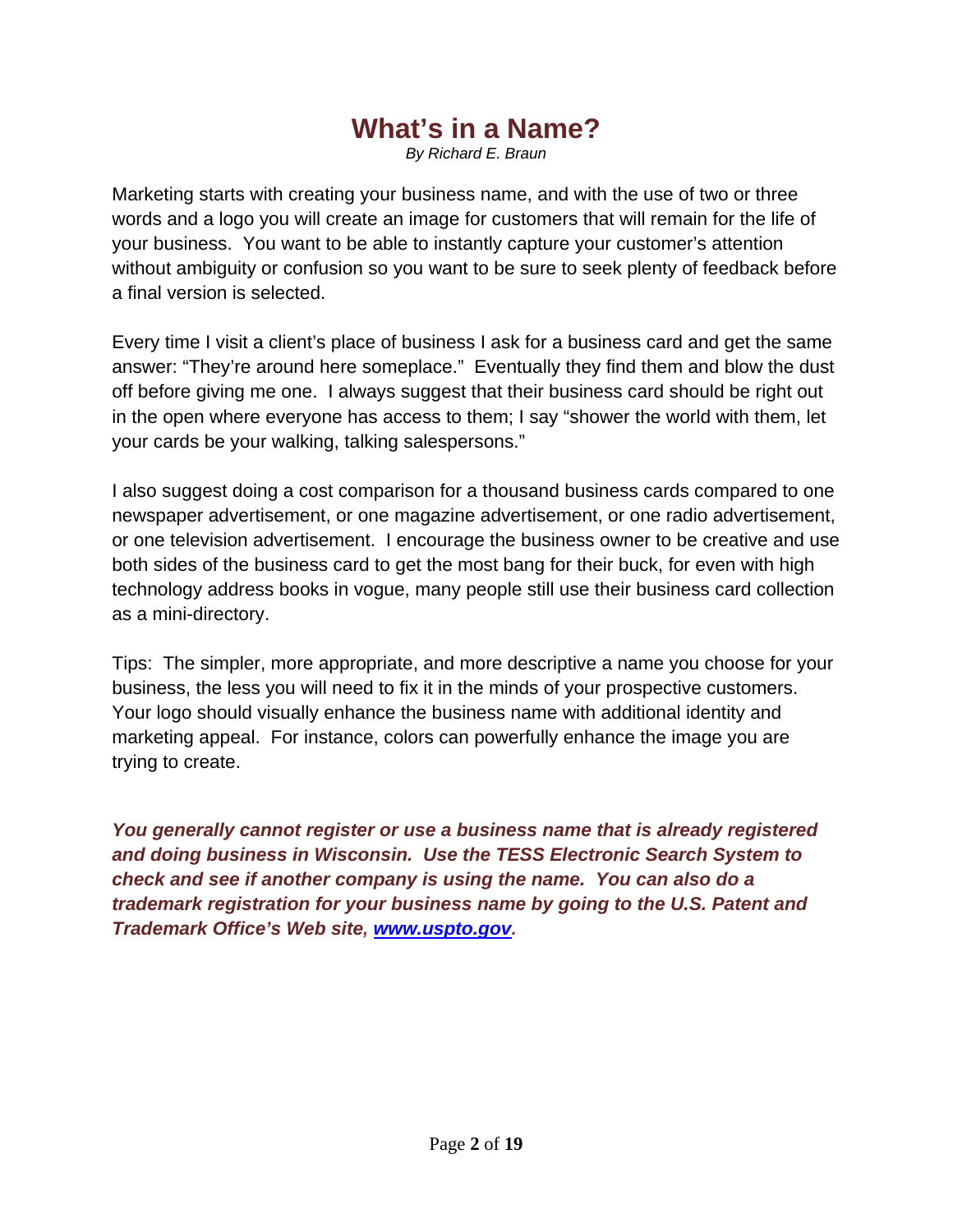#### **1. BUSINESS DESCRIPTION**

*Include the history of the business and a general overview including business name, type of business, product or service, business location and business goals. If acquiring an existing business, attach a copy of any purchase agreement.* 

What is the name of your business? Where will your business be located? Are you acquiring an existing business? What are your business goals and mission? Briefly describe the type of business. What is your product or service? Why do you want to be in this business?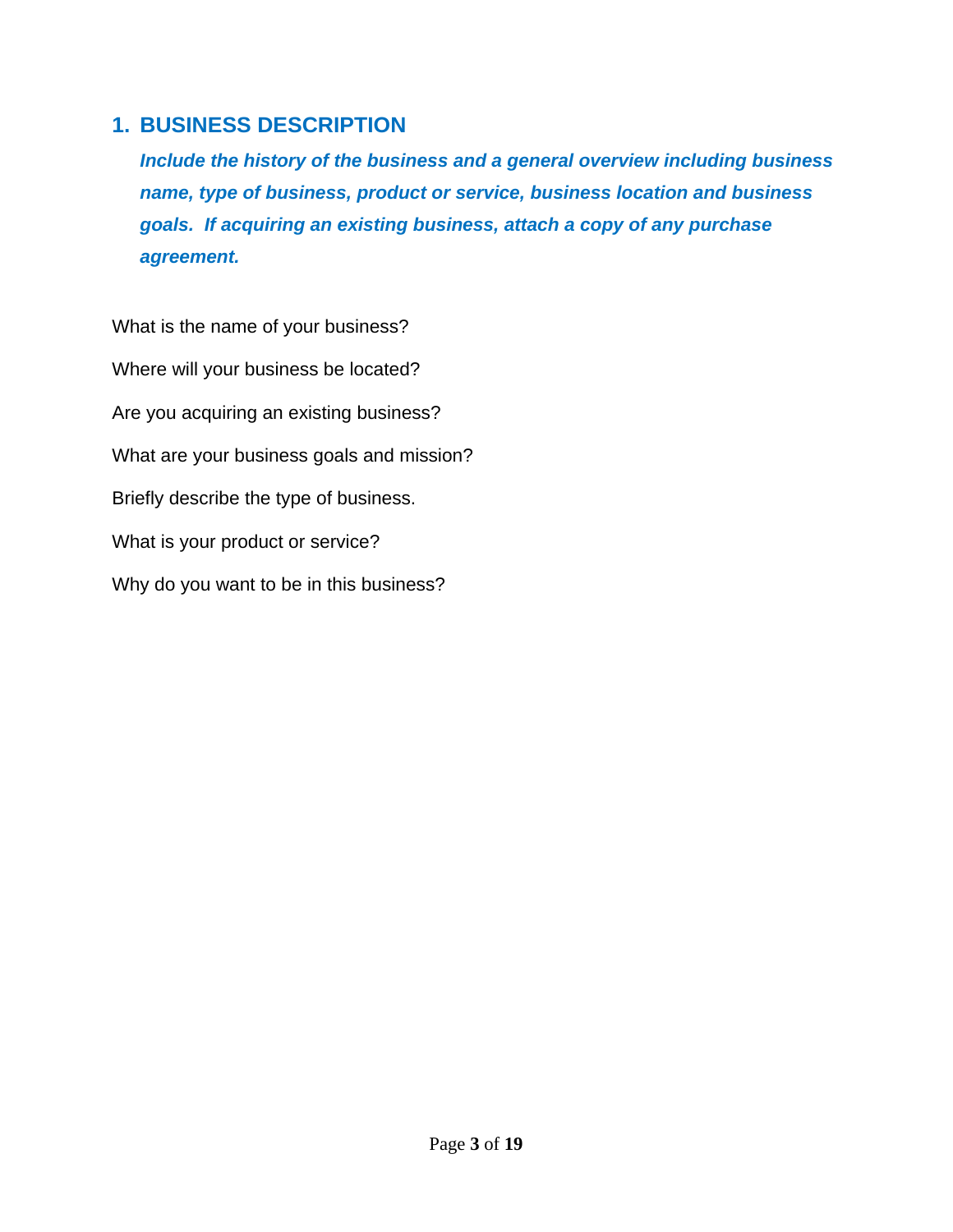#### **2. LEGAL STRUCTURE and FINANCIAL TEAM DESCRIPTION**

*Include information on the legal structure of the business and business owners. If a corporation, attach a list of major stockholders and ownership percentages. If there are multiple owners and you have a written Partnership Agreement, attach a copy. If there is a board of directors, attach By-Laws.* 

Do you have a CPA and legal counsel for your business?

Have you selected the appropriate business structure and what is it? *Choosing a business structure (e.g., sole proprietor, partnership, LLC, corporation, or S Corp) is a key decision that should be carefully considered as there are legal and tax reporting ramifications. Be sure to discuss this with your CPA and/or legal counsel.* 

- *A sole proprietorship allows an individual to own and operate a business by him/herself. A sole proprietor has total control, receives all profits from and is responsible for taxes and liabilities of the business.*
- *A general partnership must have 2 or more persons engaged in a business for profit. The business is not a separately taxed entity. It is a conduit where the profit or loss flows through to the partners. The partners report their share of the partnership profit or loss on their individual income tax returns and income is taxed as personal income to the partners. Partnership agreements should be written and cover all terms of the parties' business relationship. Partners are jointly liable for all legal and financial obligations of the partnership and for all wrongful acts of any partner acting in the ordinary course of partnership business.*
- *A limited partnership differs from a general partnership in that at least one person acts as a general partner and has management authority and personal liability, and at least one person has the role of limited partner and is a passive investor with no management authority. All partners should enter into a written partnership agreement which covers all terms.*
- *A limited liability partnership (LLP) provides partners some protection against personal liability. Like a general partnership, all partners have equal rights in the management unless otherwise agreed. The LLP is not a separate entity for income tax purposes and profits and losses are passed through to partners and reported on the individual's tax return. All partners should enter into a written partnership agreement which covers all terms.*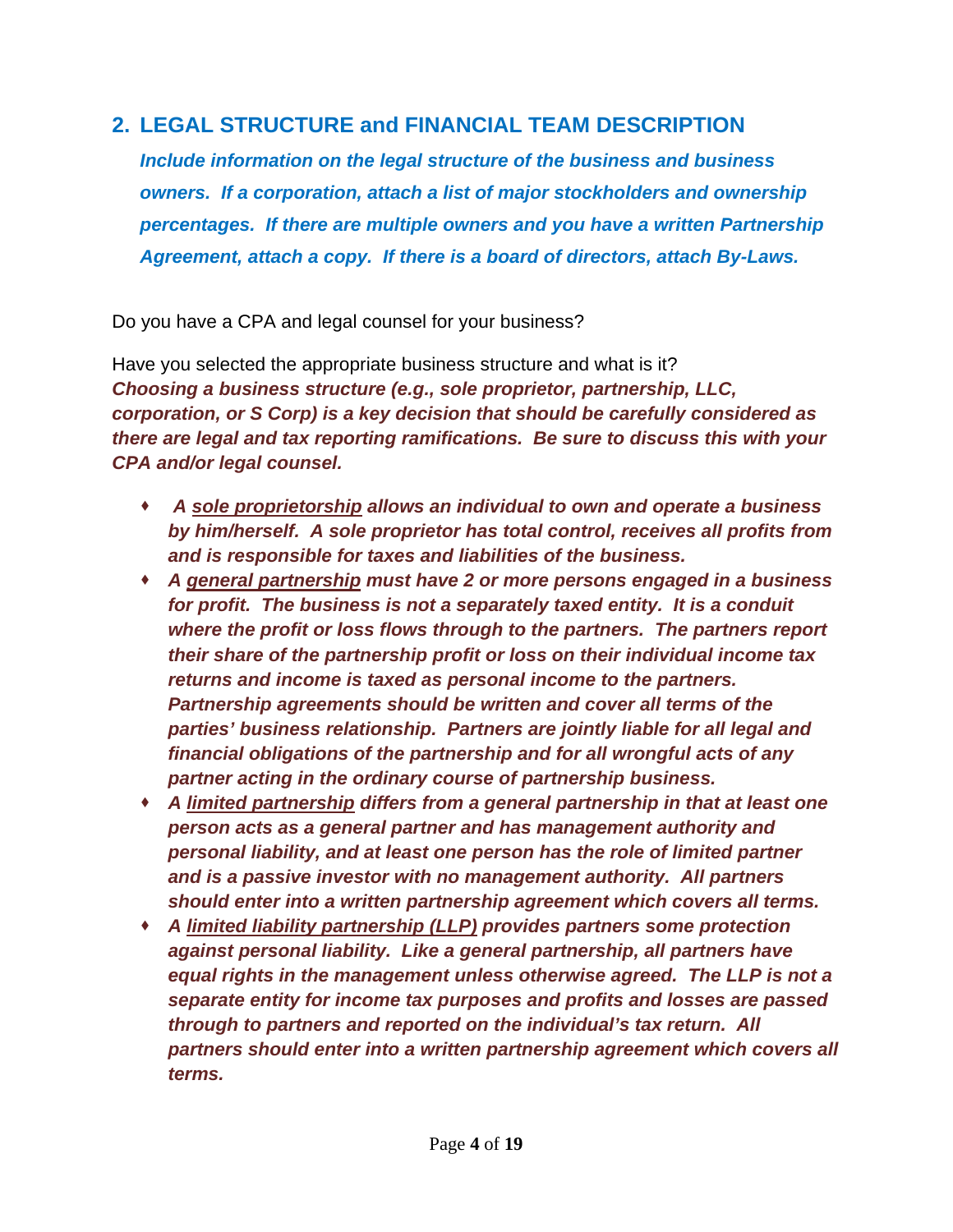- *A limited liability company (LLC) is a hybrid business entity. It has a separate legal existence and generally offers liability protection to the owners who are called members. All members should enter into a written operating agreement which covers all terms. The company can be classified as either a partnership or a corporation for tax purposes. If the LLC is classified as a partnership, the profit or loss flows through to the owners/members. If it is classified as a corporation, it is treated like any other corporation.*
- *A corporation is a separate legal entity owned by shareholders who enjoy protection from personal liability. Corporations are taxed on their earnings. Corporate shareholders pay individual income tax on corporate earnings when they are distributed as dividends.*
- *An S corporation is a corporation that elects to be treated as a passthrough entity for tax purposes. All income passes directly to the shareholders who include the income on their individual tax returns.*

Have you registered the business structure with the Wisconsin Dept. of Financial Institutions?

*To register your LLC or Corporate business structure in Wisconsin with the Department of Financial Institutions, go to https://www.wdfi.org/corporations/*

- *To file yourself, note there is a registration fee.*
- *If your business ownership will be anything other than individual ownership, your legal counsel will assist you in establishing an operating agreement.*

*While it is relatively straight forward to do business when you use the entity's exact business legal name, it is sometimes not practical to use the legal business name of the entity to do business and therefore, a "doing business as "(dba) name is used. For example, if you are a sole proprietorship it is likely that you will not want to do business as your personal legal name but rather will "advertise, promote and hold yourself out to the public" as a dba name instead i.e. John Smith (personal legal name) verses Smith Painting (dba name).* 

*In Wisconsin, if a sole proprietor does business as (dba) a name other than his/her personal name, the person needs to register the dba name at the Register of Deeds at the county courthouse in the county the business resides in. If the business entity is an LLC, partnership or corporation and doing business as a name other than the complete legal name of the entity, they also need to register the dba name with the Register of Deeds at the county courthouse in the county the business resides in.*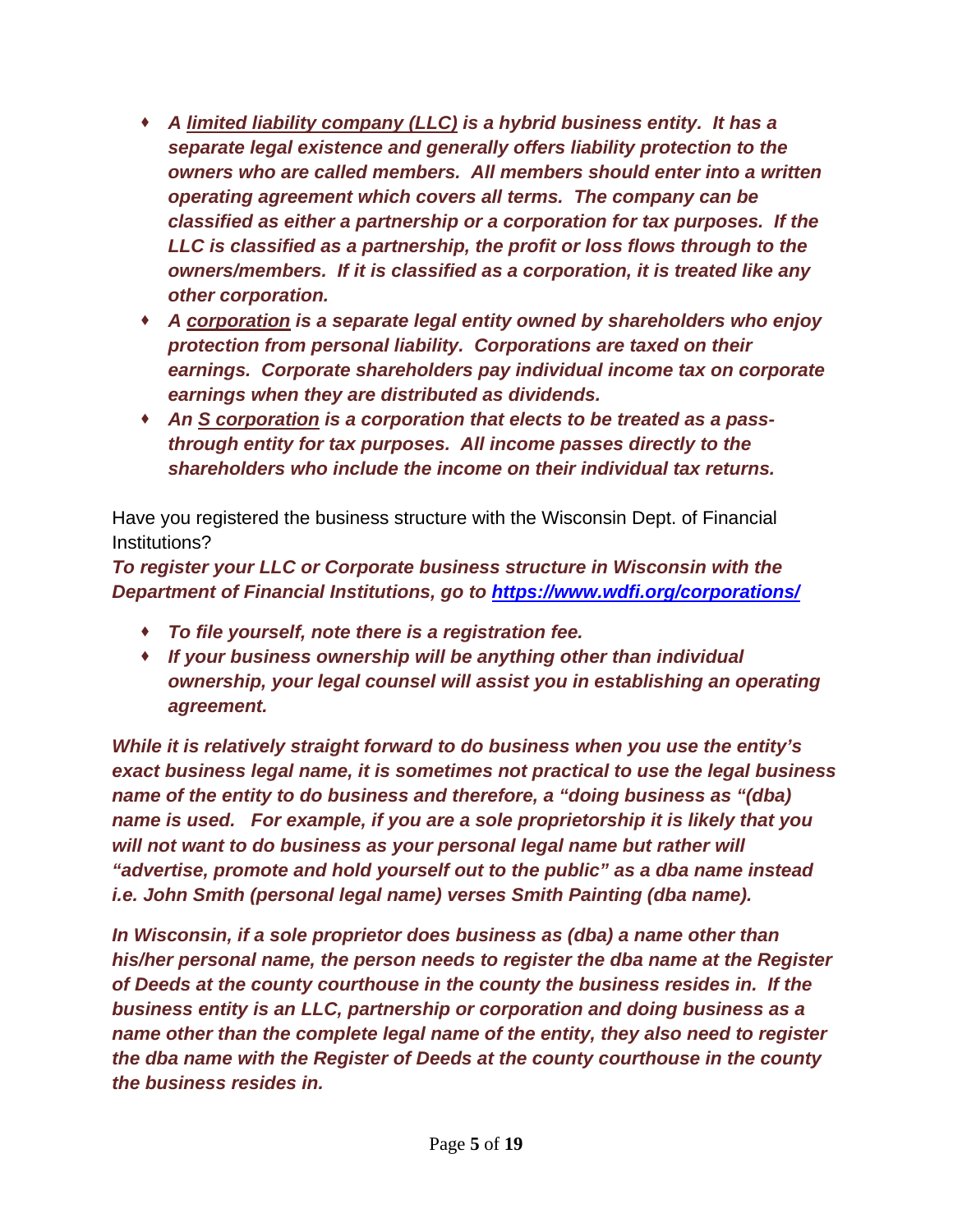If applicable, have you applied for a Federal Employer Identification Number (EIN)? *Apply for a Federal EIN if needed (also known as Federal Tax Identification Number).* 

*Refer to the six questions below. If you answer yes to any one of the questions then you need to apply for a Federal EIN.* 

- *1. Do you have employees?*
- *2. Do you operate your business as a corporation or a partnership?*
- *3. Do you file any of these tax returns: Employment, Excise, or Alcohol, Tobacco and Firearms?*
- *4. Do you withhold taxes on income, other than wages, paid to a non-resident alien?*
- *5. Do you have a Keogh plan?*
- *6. Are you involved with any of the following types of organizations?* 
	- *Trusts, except certain grantor-owned revocable trusts, IRAs, Exempt Organization Business Income Tax Returns*
	- *Estates*
	- *Real estate mortgage investment conduits*
	- *Non-profit organizations*
	- *Farmers' cooperatives*
	- *Plan administrators*

#### *Apply for the Federal EIN directly with the IRS on-line at*

*http://www.irs.gov/Businesses/Small-Businesses-&-Self-Employed/Apply-for-an-Employer-Identification-Number-(EIN)-Online* 

If applicable, have you applied for a Data Universal Numbering System (D-U-N-S®) number? *DUNS is a free business profile with a unique nine-digit identification number for each physical location of your business. A DUNS number is required if you are applying for a Revolving Loan Fund (RLF) loan. Apply for your DUNS number on-line at fedgov.dnb.com*

If applicable, have you applied for a Wisconsin Employer Identification Number? *Apply for Wisconsin Employer Identification Number if needed. If you have employees in Wisconsin you need a Wisconsin Employer Identification number. Go to www.dor.state.wi.us or call 608.266.2776.*

If applicable, have you applied for a Wisconsin Sellers Permit? *Investigate and apply for a Wisconsin Sellers Permit if needed. Generally if you are selling items at retail to an end user you will need to obtain a Wisconsin*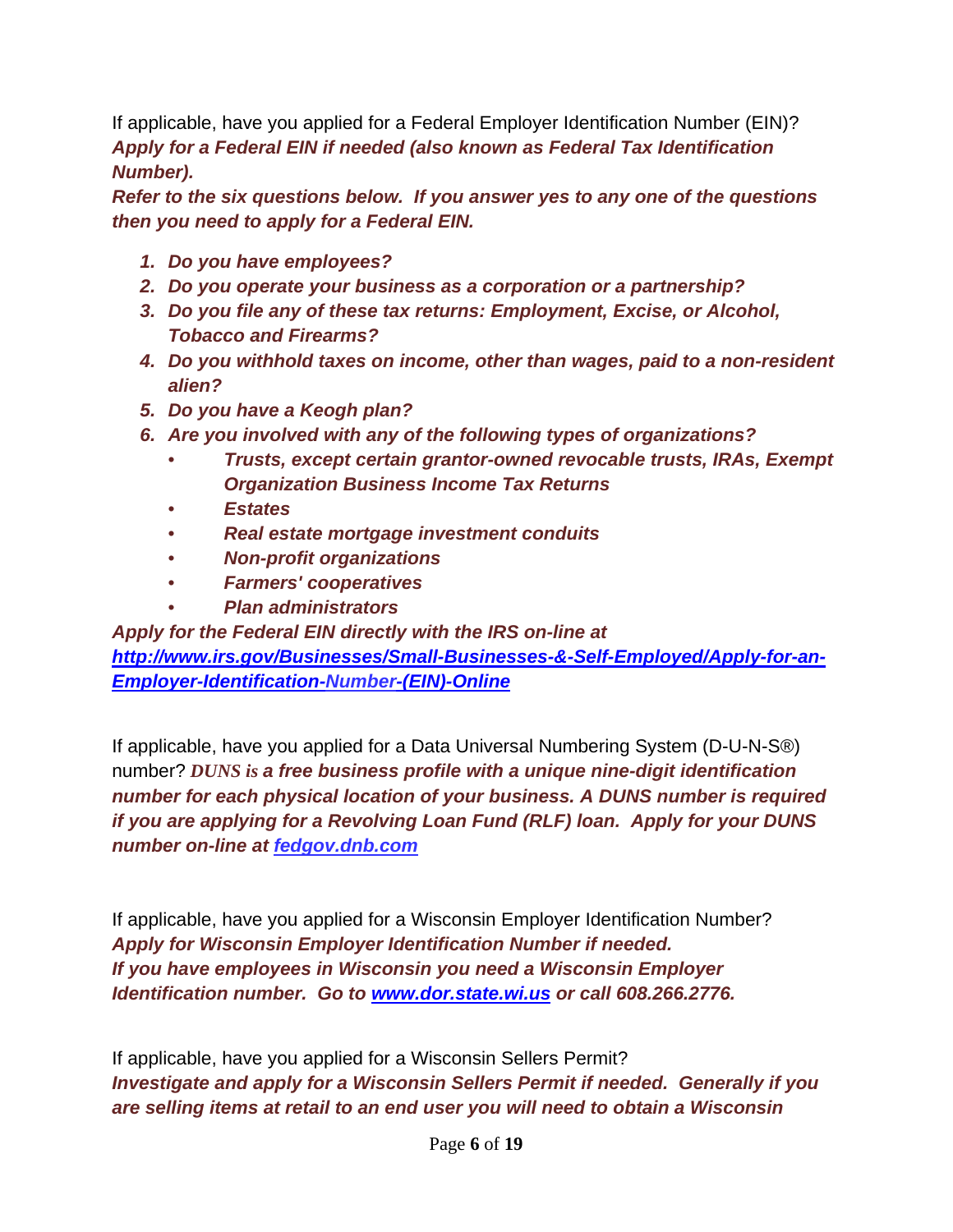*Seller's Permit and will need to collect, report and submit sales tax to the state. For more details and to apply for a Seller's Permit go to http://www.revenue.wi.gov/faqs/pcs/seller.html*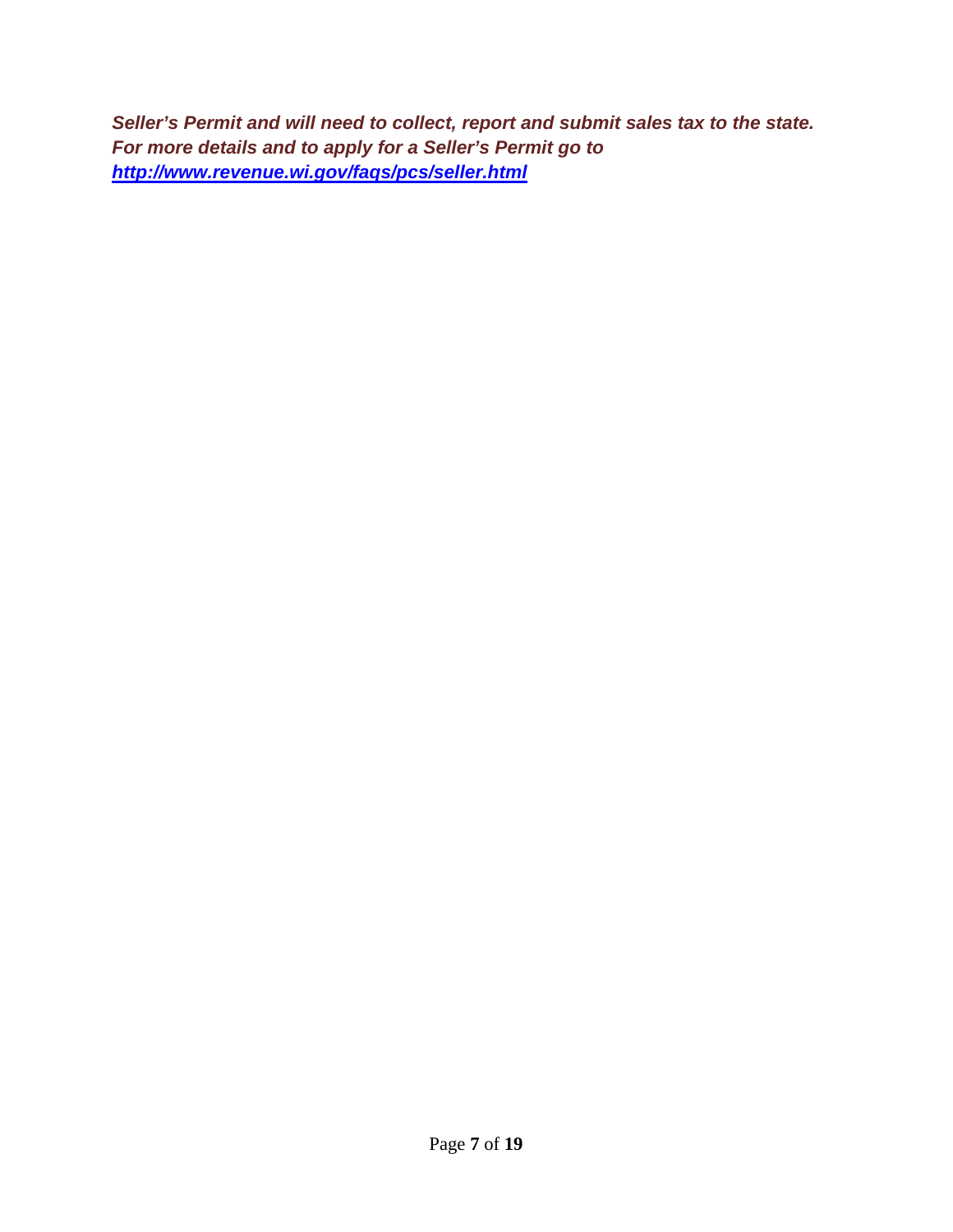Have you determined if any other licenses or permits are needed? If yes, have you applied for those licenses and/or permits?

*Investigate if you are required to obtain any other licenses or permits to do business. Go to http://www.dsps.wi.gov/Licenses-Permits and see if this applies to the business type you are starting. Contact the county and city where you will have your business to verify if you have any special requirements.* 

Who is your accountant or bookkeeper, and have you decided on your accounting method?

- *Cash Method you count income or expenses at the time you actually receive a payment or pay a bill.*
- *Accrual Method you record income when you earn it and expenses when you incur them.*

Have you determined who your business will bank with?

Do you have an insurance agent who will help you acquire the necessary business coverage such as business liability, product liability, and workers compensation?

Who will be the business owner(s) or partner(s) and what percentage will they own?

If there will be multiple business owners, do you have a written legal partnership

agreement?

If corporation, list stockholders and ownership.

Will your business have a board of directors? *You should consider how many and who the board members will be.*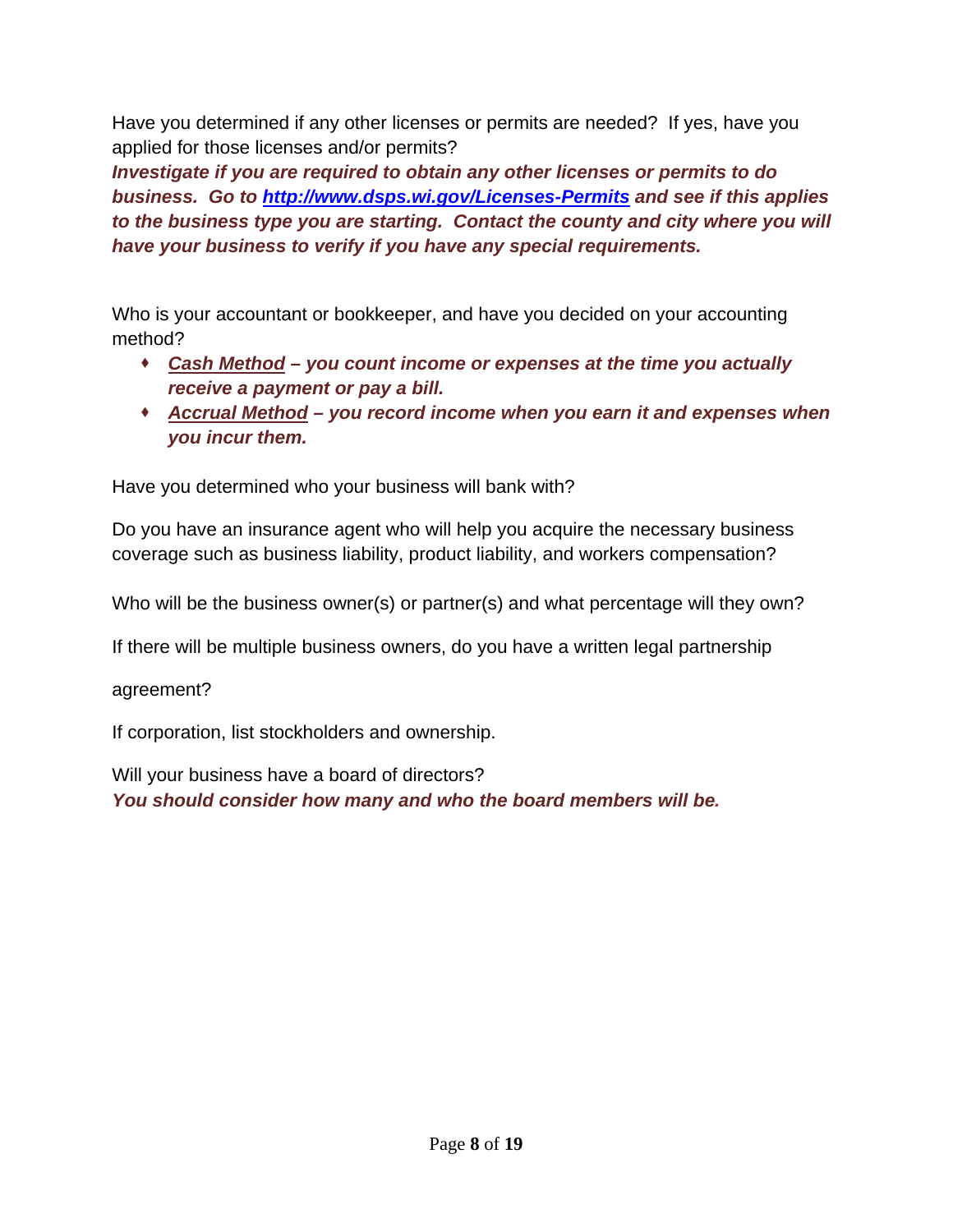#### **3. EXECUTIVE SUMMARY**

#### *Include resume and describe role of each executive.*

Describe your job history, qualifications, skills and experience in managing such a business.

Are your financial resources sufficient to carry you while the business is developing? Do you have other sources of income?

What is the role you expect to play in the company and how much time will you devote to building the business?

How much do you plan to personally invest in the business?

Do you know how to prepare and read a financial statement and balance sheet?

Do you have a will?

What happens to your business in the event of your divorce, disability or death?

What will happen if the business is not successful? What is your exit strategy?

If acquiring a business, have you seen the financials of the current business? You will need a 3 year history, including income tax returns.

If acquiring a business, do you have an independent appraisal of the business?

# **4. MANAGEMENT DESCRIPTION**

#### *Include a description of the management team and individual resumes.*

Describe your management team qualifications and responsibilities.

Describe your key employees' qualifications and responsibilities.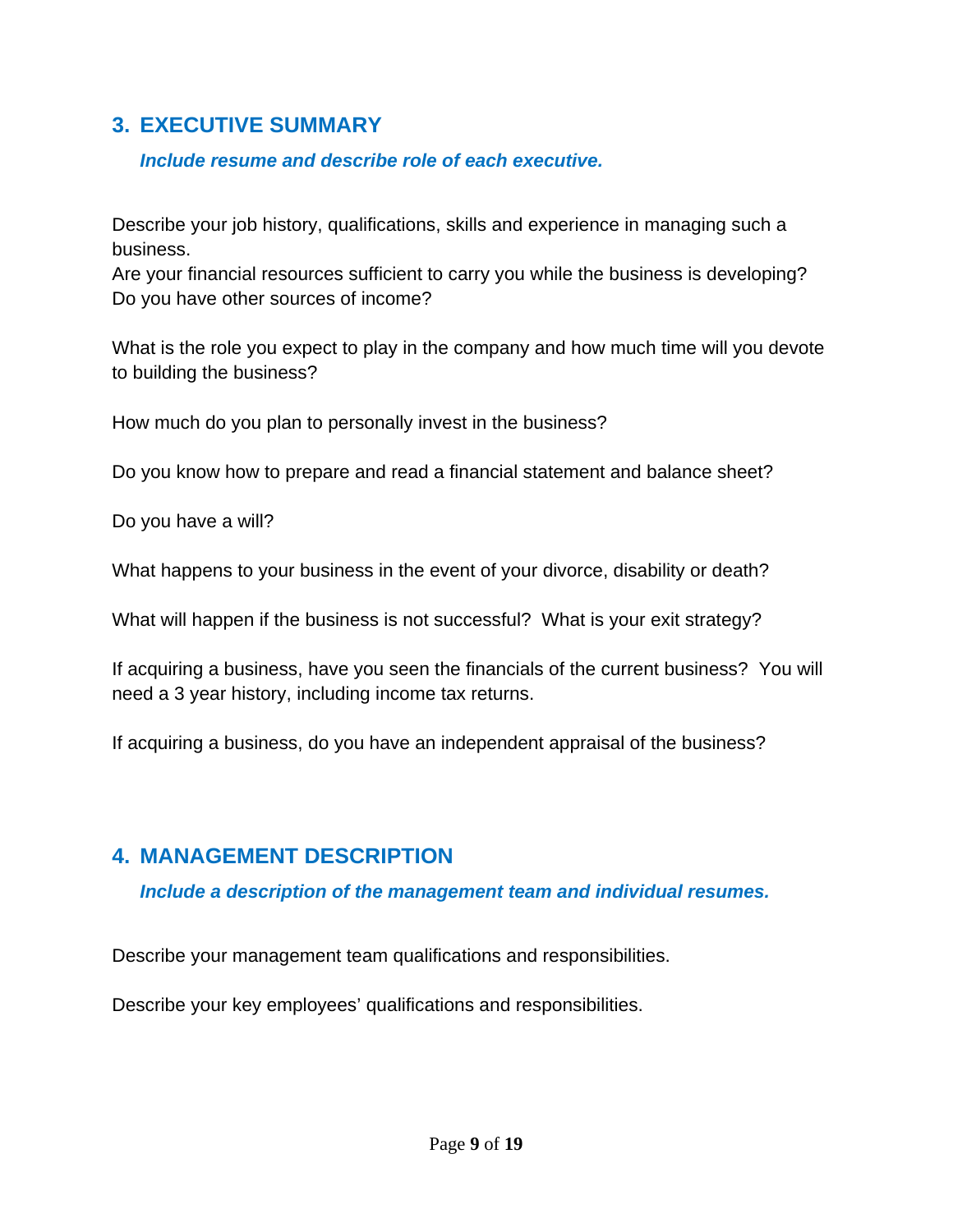## **5. PRODUCT OR SERVICE DESCRIPTION**

*Include a more detailed description of the product or service, market, potential customer base and any competition. If patents or proprietary features apply, describe them.* 

Describe your product or service.

Is there demand for the product or service? Who wants it and where are they located?

How much can you sell? What are your sales projections?

Is there competition for your product or service? If yes, who are your competitors?

What differentiates you from your competitors?

What are your competitor's strengths and weaknesses?

Are there proprietary features? Describe them.

Will you manufacture a product? If yes, will you be the manufacturer or if not, who will?

If manufacturing a product, briefly describe the process.

Are there services offered with your product? If so, describe them.

Is your product patentable or proprietary? *Patent information is available at www.uspto.gov*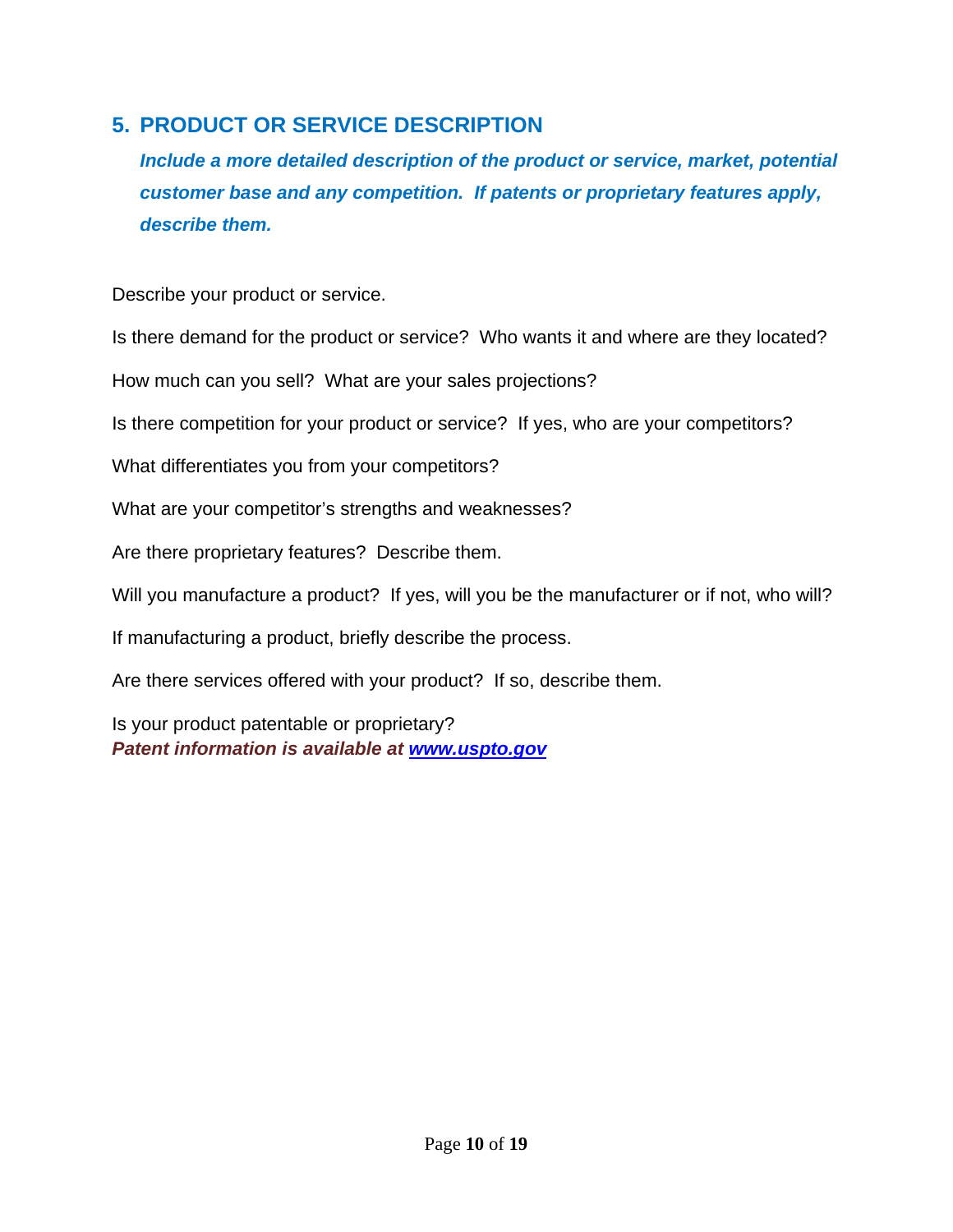#### **6. OPERATION PLAN AND FACILITY DESCRIPTION**

*Include a narrative on the operation plan for the production of goods and services, including facilities, raw materials, and equipment. If purchasing real estate, include a copy of the sales contract and appraisal if available. Attach lists for any equipment to be purchased.* 

Describe your facility or place of business. What is the ideal location for your business? What do you need in a building or space to do what you intend?

Will you buy a building or rent? What are the costs of rent or loan payments, utilities, phone, computer service, insurance, licenses and permits, etc.?

Is your planned location customer friendly and easily accessible? Is it attractive and does it have proper zoning for your business, sufficient parking and necessary amenities? Does it meet the needs of your business such as power requirements, high speed internet service or storage of inventory?

What furnishings will you need and how much will they cost?

What other equipment is needed to operate your business?

What is the cost of the equipment? Is it readily available?

What raw materials will be needed and what is the source for those materials?

What is the cost of raw materials? What are the suppliers policies on quantity, reorders, and transportation costs? How long does it take to receive materials?

Are hazardous materials involved? If yes, can you obtain the necessary licenses and permits?

What amount of inventory do you need to carry? What amount and type of storage space will be required to house inventory?

Are your products subject to spoilage in inventory? If yes, what are the anticipated methods to manage this and costs of possible losses of inventory?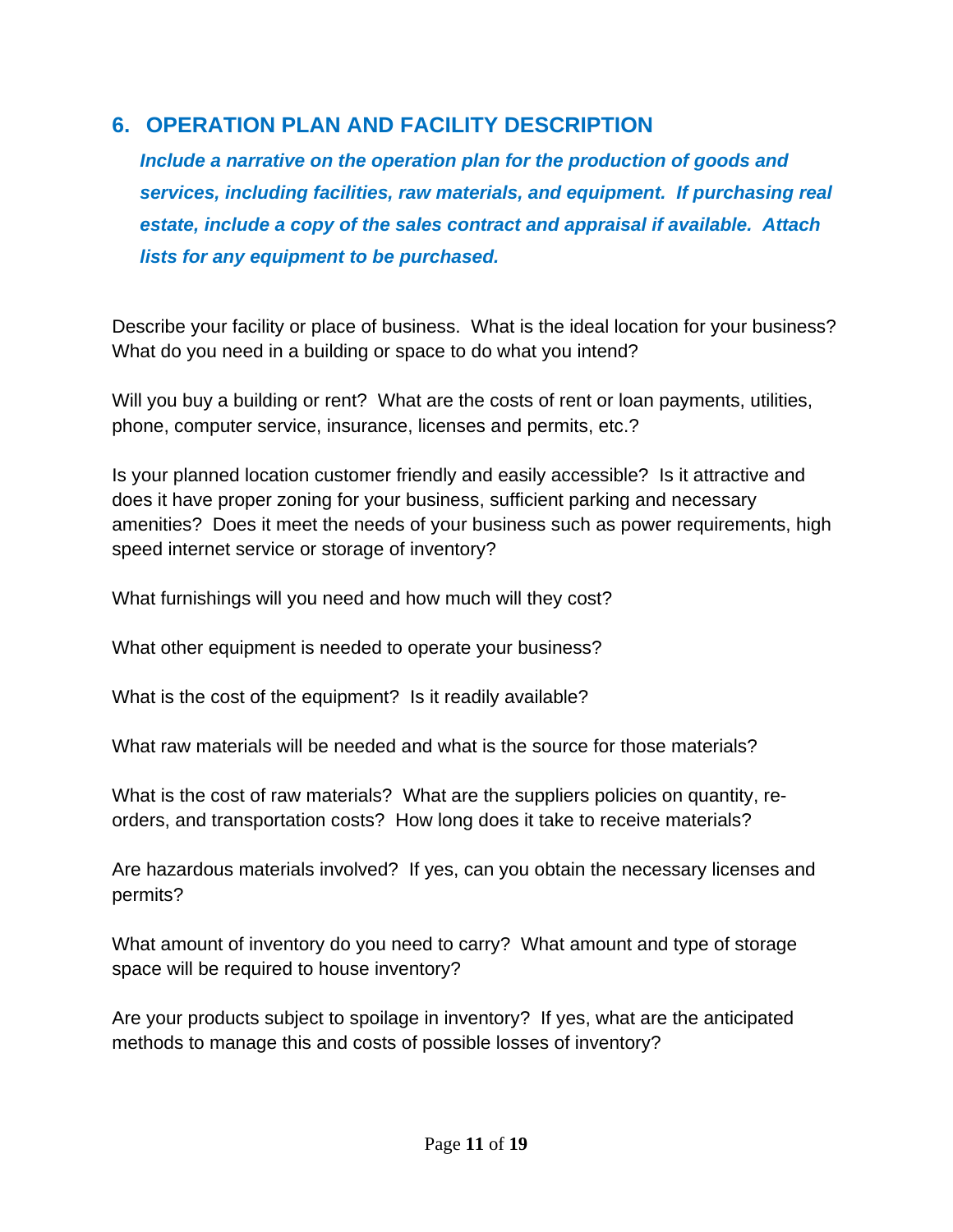## **7. STAFFING DESCRIPTION**

*Include a narrative on labor needs and costs. Complete and attach the Employment Information Table.* 

Will you have employees and how many? List the number of staff by department (e.g. production, sales and office).

How much will you pay these employees and is it competitive with area wages? *Wage information by occupation and location is available at www.acinet.org*

Will employees have benefits? What are those costs and is it competitive with area benefits?

Are the employee skills you need available in the area or will employee training be necessary?

What are the anticipated costs of employee training and/or recruitment?

Are there special regulations, licensing, or other regulatory issues?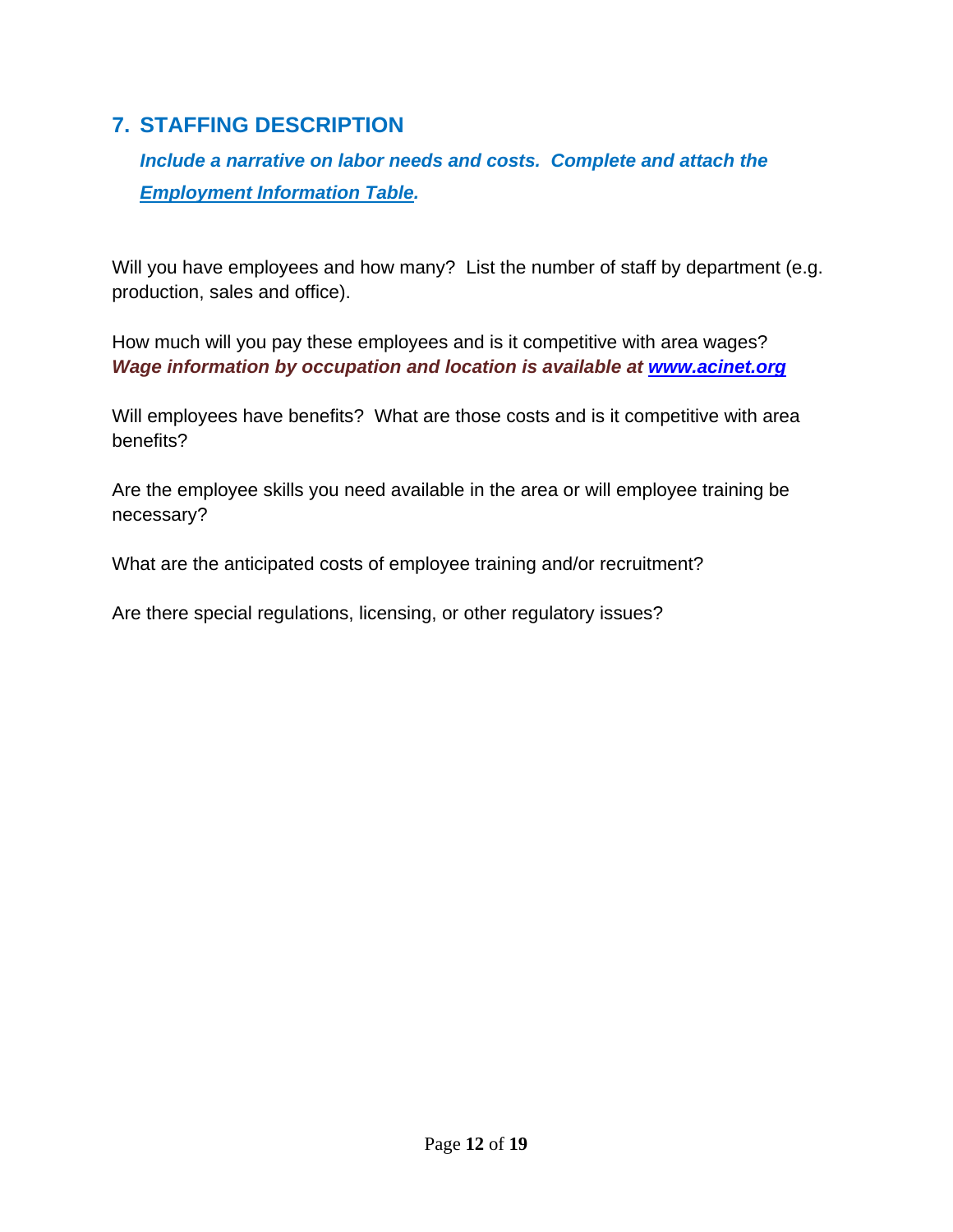## **8. MARKET STRATEGY DESCRIPTION**

*Include a marketing plan and any marketing studies.* 

If selling a product, do you plan to sell through wholesale or retail outlets?

Have you test sold and marketed your product? If yes, what were the criticisms or

comments?

How will you market your product or service? What media will you use and what are the

costs?

Has anybody sold your product or service in the market(s) you intend to operate in? If so, are they still in business? Why or why not? What can you learn from their experience?

Do you have any commitments or contracts with major customers or prospective

customers?

What are the anticipated costs to acquire customers and sell your product or service?

Where is your market and customer located?

What is your pricing strategy for your product or service?

Will you ship product and if yes, how and who pays the costs, you or the purchaser? Is that the industry standard?

What is the time needed for your suppliers to supply your business with the raw materials and the time needed to produce product for sale to a customer? Does the anticipated delivery date meet customer expectations and industry norms?

Are you relying on a sole supplier and what are the risks associated with your supplier(s)? Do you have alternate sources of raw materials to enable you to fill demand/orders if there is a supply issue? Do you have contracts with delivery obligations and penalty clauses?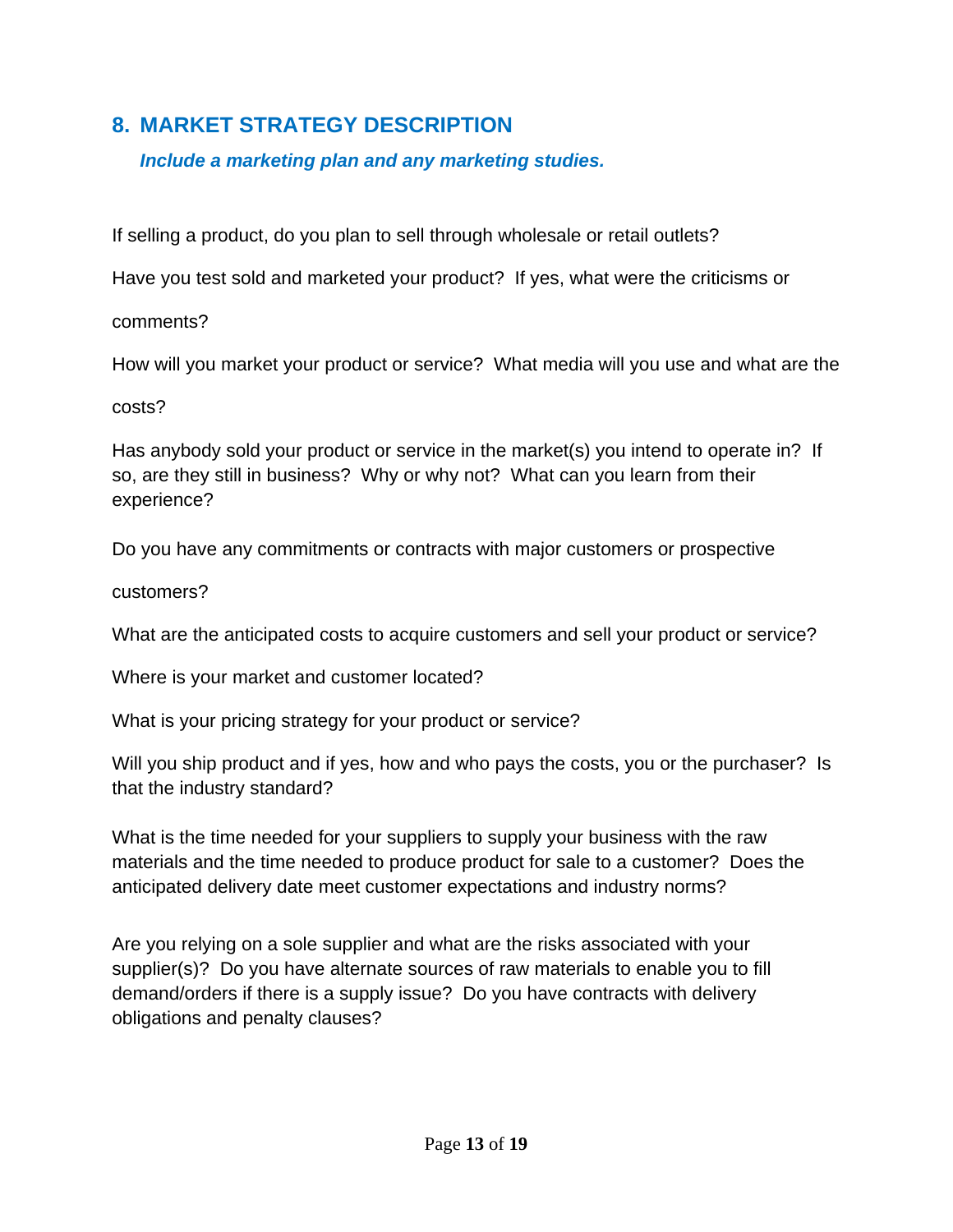#### **OTHER DETAILS**

*Complete and attach the Sources and Uses Table. Attach any letters of private financing commitment. Include industry average ratios for the business if available.* 

What potential sources of financing do you have?

Have you met with the potential lender(s) and determined the cost and availability of

funds?

What is a unit of product or service, e.g. number of products, average purchase, hours

per job?

What are the direct costs of your product or service?

What are the known overhead costs of your product or service?

What other costs might you incur?

What is the break-even cost for your product or service?

What is the typical gross margin for a business like yours?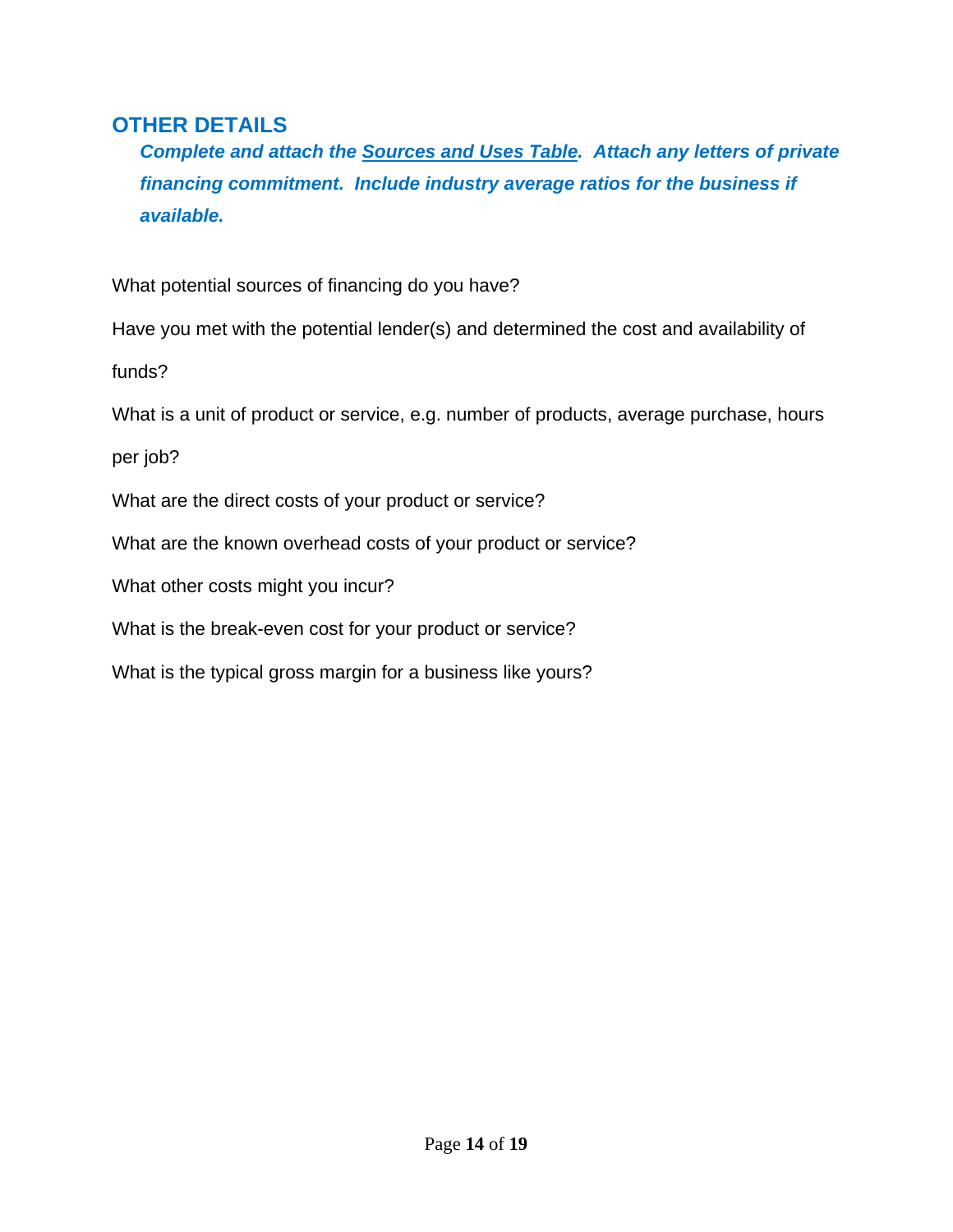#### SOURCES AND USES TABLES - SAMPLE

Complete the following sources and uses tables.

PROPOSED SOURCES AND USES

| <b>SOURCE</b> | <b>USE</b>             | AMT       | <b>TER</b> | <b>RATE</b> | PMT.    | <b>COLLATERAL</b> | <b>GUARANTOR</b> |
|---------------|------------------------|-----------|------------|-------------|---------|-------------------|------------------|
|               |                        |           | м          | $(\%)$      | (mthly) |                   |                  |
|               |                        |           | (YRS)      |             |         |                   |                  |
| <b>Bank</b>   | Building               | \$200,000 | 20         | 5%          | 1320.00 | Mortgage          | Owner            |
|               |                        |           |            |             |         |                   |                  |
| <b>RLF</b>    | Equipment &            | \$60,000  | 7          | 5%          | 850.00  | <b>GBSA</b>       | Owner            |
|               | <b>Working Capital</b> |           |            |             |         |                   |                  |
|               | <b>Working Capital</b> | \$26,000  |            |             |         |                   |                  |
| Owner         |                        |           |            |             |         |                   |                  |
|               |                        |           |            |             |         |                   |                  |
|               |                        |           |            |             |         |                   |                  |
|               |                        | \$286,000 |            |             | \$2170  |                   |                  |
| Total project |                        |           |            |             |         |                   |                  |

SOURCES OF FUNDS

| <b>USES OF FUNDS</b> | Bank name | <b>RLF</b> | Owner    |  |                   |  | <b>Totals</b> |  |  |
|----------------------|-----------|------------|----------|--|-------------------|--|---------------|--|--|
| Building             | \$200,000 |            |          |  |                   |  | \$200,000     |  |  |
| Equipment            |           | \$40,000   |          |  |                   |  | \$40,000      |  |  |
| Working Capital      |           | \$20,000   | \$26,000 |  |                   |  | \$46,000      |  |  |
|                      |           |            |          |  |                   |  |               |  |  |
|                      |           |            |          |  |                   |  |               |  |  |
|                      |           |            |          |  | <b>COLLECTION</b> |  |               |  |  |
| <b>TOTALS</b>        | \$200,000 | \$60,000   | \$26,000 |  |                   |  | \$286,000     |  |  |

#### **9. FINANCIAL FORMS**

*Include 3 years of business financial statements including Balance Sheet, Profit and Loss Statement, and Cash Flow Statement, including a monthly cash flow for year one if a start-up business. If an existing business, submit the most recent 3 years of fiscal year-end financial statements. Include an interim statement if the year-end statements are more than 90 days old.* 

*Complete and attach: Personal Financial Statement(s) for all principals of the business with 20% or more ownership. Identify assets being pledged to the project.* 

Forms are available on-line at **www.bayfieldcountyedc.com** under "Resources" on the Home page, and then in the "Business Planning" column on the Resources page.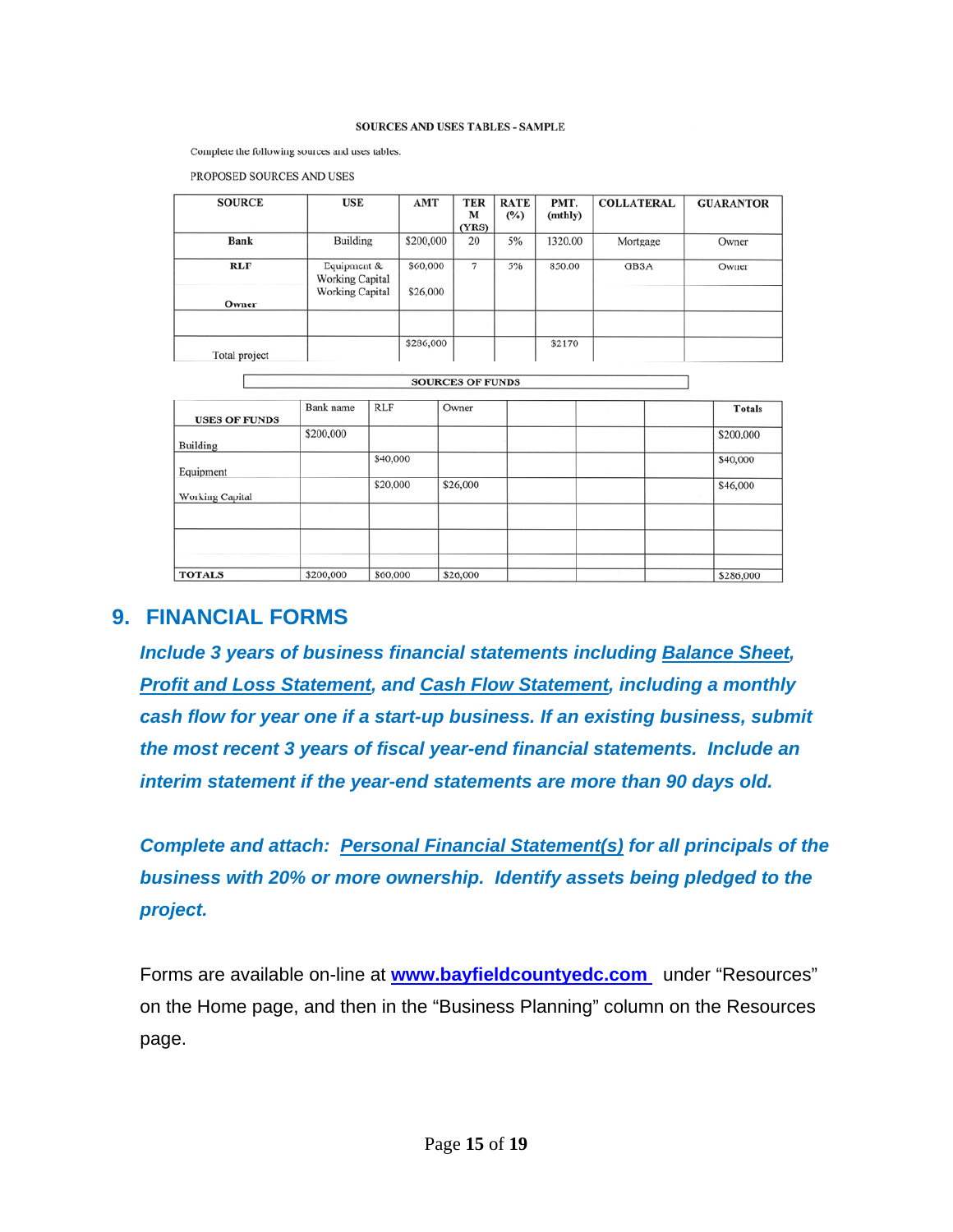# **10. OTHER BUSINESS PLAN INFORMATION**

What other information is important to consider or include in your business plan?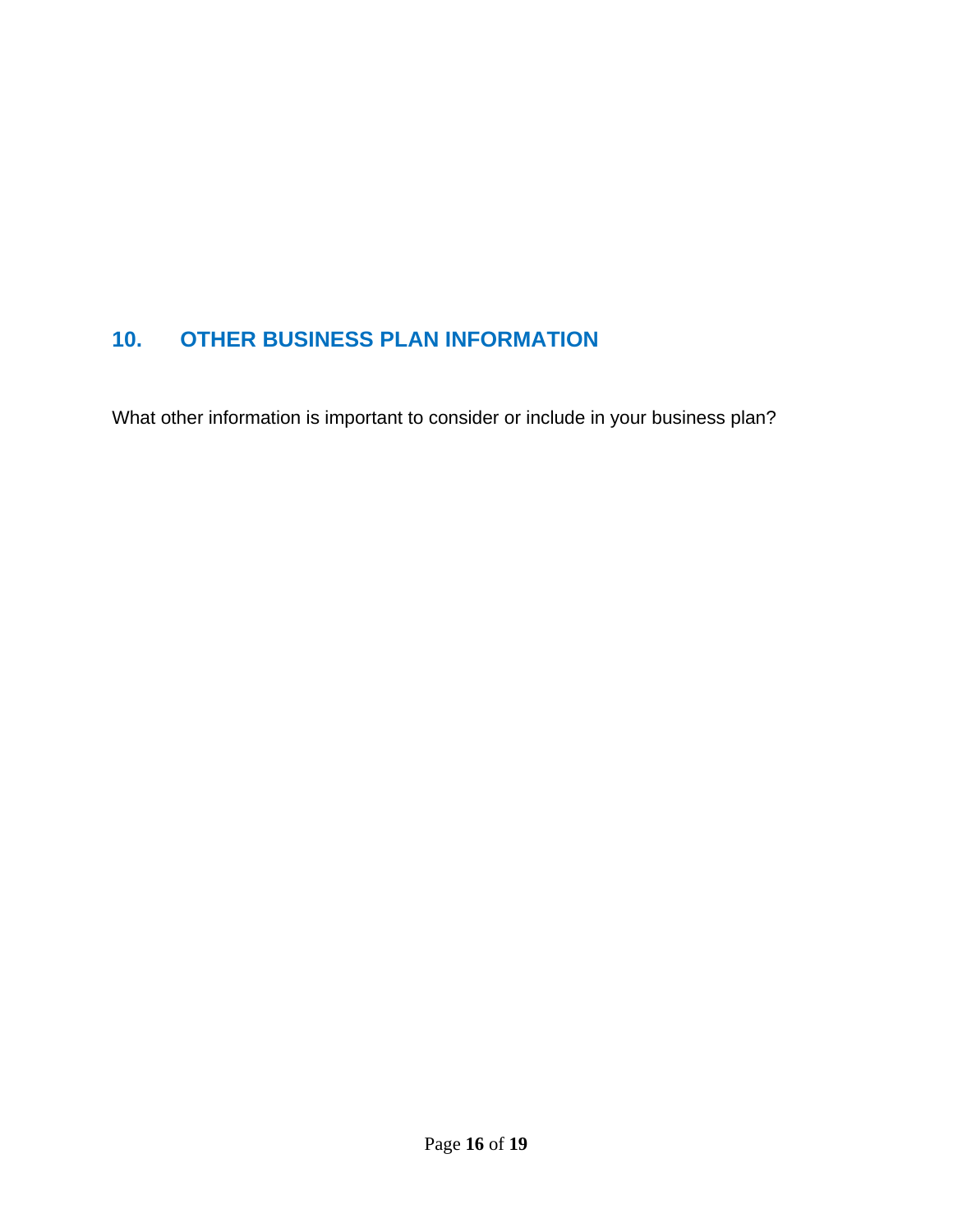### **11. START-UP CHECKLIST**

Total project cost documented

Start-up funds

 $\overline{\phantom{a}}$  ,  $\overline{\phantom{a}}$  ,  $\overline{\phantom{a}}$  ,  $\overline{\phantom{a}}$  ,  $\overline{\phantom{a}}$  ,  $\overline{\phantom{a}}$  ,  $\overline{\phantom{a}}$  ,  $\overline{\phantom{a}}$  ,  $\overline{\phantom{a}}$  ,  $\overline{\phantom{a}}$  ,  $\overline{\phantom{a}}$  ,  $\overline{\phantom{a}}$  ,  $\overline{\phantom{a}}$  ,  $\overline{\phantom{a}}$  ,  $\overline{\phantom{a}}$  ,  $\overline{\phantom{a}}$ 

 $\overline{\phantom{a}}$  ,  $\overline{\phantom{a}}$  ,  $\overline{\phantom{a}}$  ,  $\overline{\phantom{a}}$  ,  $\overline{\phantom{a}}$  ,  $\overline{\phantom{a}}$  ,  $\overline{\phantom{a}}$  ,  $\overline{\phantom{a}}$  ,  $\overline{\phantom{a}}$  ,  $\overline{\phantom{a}}$  ,  $\overline{\phantom{a}}$  ,  $\overline{\phantom{a}}$  ,  $\overline{\phantom{a}}$  ,  $\overline{\phantom{a}}$  ,  $\overline{\phantom{a}}$  ,  $\overline{\phantom{a}}$ 

 $\overline{\phantom{a}}$  ,  $\overline{\phantom{a}}$  ,  $\overline{\phantom{a}}$  ,  $\overline{\phantom{a}}$  ,  $\overline{\phantom{a}}$  ,  $\overline{\phantom{a}}$  ,  $\overline{\phantom{a}}$  ,  $\overline{\phantom{a}}$  ,  $\overline{\phantom{a}}$  ,  $\overline{\phantom{a}}$  ,  $\overline{\phantom{a}}$  ,  $\overline{\phantom{a}}$  ,  $\overline{\phantom{a}}$  ,  $\overline{\phantom{a}}$  ,  $\overline{\phantom{a}}$  ,  $\overline{\phantom{a}}$ 

 $\overline{\phantom{a}}$  ,  $\overline{\phantom{a}}$  ,  $\overline{\phantom{a}}$  ,  $\overline{\phantom{a}}$  ,  $\overline{\phantom{a}}$  ,  $\overline{\phantom{a}}$  ,  $\overline{\phantom{a}}$  ,  $\overline{\phantom{a}}$  ,  $\overline{\phantom{a}}$  ,  $\overline{\phantom{a}}$  ,  $\overline{\phantom{a}}$  ,  $\overline{\phantom{a}}$  ,  $\overline{\phantom{a}}$  ,  $\overline{\phantom{a}}$  ,  $\overline{\phantom{a}}$  ,  $\overline{\phantom{a}}$ 

 $\overline{\phantom{a}}$  ,  $\overline{\phantom{a}}$  ,  $\overline{\phantom{a}}$  ,  $\overline{\phantom{a}}$  ,  $\overline{\phantom{a}}$  ,  $\overline{\phantom{a}}$  ,  $\overline{\phantom{a}}$  ,  $\overline{\phantom{a}}$  ,  $\overline{\phantom{a}}$  ,  $\overline{\phantom{a}}$  ,  $\overline{\phantom{a}}$  ,  $\overline{\phantom{a}}$  ,  $\overline{\phantom{a}}$  ,  $\overline{\phantom{a}}$  ,  $\overline{\phantom{a}}$  ,  $\overline{\phantom{a}}$ 

 $\overline{\phantom{a}}$  ,  $\overline{\phantom{a}}$  ,  $\overline{\phantom{a}}$  ,  $\overline{\phantom{a}}$  ,  $\overline{\phantom{a}}$  ,  $\overline{\phantom{a}}$  ,  $\overline{\phantom{a}}$  ,  $\overline{\phantom{a}}$  ,  $\overline{\phantom{a}}$  ,  $\overline{\phantom{a}}$  ,  $\overline{\phantom{a}}$  ,  $\overline{\phantom{a}}$  ,  $\overline{\phantom{a}}$  ,  $\overline{\phantom{a}}$  ,  $\overline{\phantom{a}}$  ,  $\overline{\phantom{a}}$ 

 $\overline{\phantom{a}}$  ,  $\overline{\phantom{a}}$  ,  $\overline{\phantom{a}}$  ,  $\overline{\phantom{a}}$  ,  $\overline{\phantom{a}}$  ,  $\overline{\phantom{a}}$  ,  $\overline{\phantom{a}}$  ,  $\overline{\phantom{a}}$  ,  $\overline{\phantom{a}}$  ,  $\overline{\phantom{a}}$  ,  $\overline{\phantom{a}}$  ,  $\overline{\phantom{a}}$  ,  $\overline{\phantom{a}}$  ,  $\overline{\phantom{a}}$  ,  $\overline{\phantom{a}}$  ,  $\overline{\phantom{a}}$ 

 $\overline{\phantom{a}}$  ,  $\overline{\phantom{a}}$  ,  $\overline{\phantom{a}}$  ,  $\overline{\phantom{a}}$  ,  $\overline{\phantom{a}}$  ,  $\overline{\phantom{a}}$  ,  $\overline{\phantom{a}}$  ,  $\overline{\phantom{a}}$  ,  $\overline{\phantom{a}}$  ,  $\overline{\phantom{a}}$  ,  $\overline{\phantom{a}}$  ,  $\overline{\phantom{a}}$  ,  $\overline{\phantom{a}}$  ,  $\overline{\phantom{a}}$  ,  $\overline{\phantom{a}}$  ,  $\overline{\phantom{a}}$ 

 $\overline{\phantom{a}}$  ,  $\overline{\phantom{a}}$  ,  $\overline{\phantom{a}}$  ,  $\overline{\phantom{a}}$  ,  $\overline{\phantom{a}}$  ,  $\overline{\phantom{a}}$  ,  $\overline{\phantom{a}}$  ,  $\overline{\phantom{a}}$  ,  $\overline{\phantom{a}}$  ,  $\overline{\phantom{a}}$  ,  $\overline{\phantom{a}}$  ,  $\overline{\phantom{a}}$  ,  $\overline{\phantom{a}}$  ,  $\overline{\phantom{a}}$  ,  $\overline{\phantom{a}}$  ,  $\overline{\phantom{a}}$ 

 $\overline{\phantom{a}}$  ,  $\overline{\phantom{a}}$  ,  $\overline{\phantom{a}}$  ,  $\overline{\phantom{a}}$  ,  $\overline{\phantom{a}}$  ,  $\overline{\phantom{a}}$  ,  $\overline{\phantom{a}}$  ,  $\overline{\phantom{a}}$  ,  $\overline{\phantom{a}}$  ,  $\overline{\phantom{a}}$  ,  $\overline{\phantom{a}}$  ,  $\overline{\phantom{a}}$  ,  $\overline{\phantom{a}}$  ,  $\overline{\phantom{a}}$  ,  $\overline{\phantom{a}}$  ,  $\overline{\phantom{a}}$ 

 $\overline{\phantom{a}}$  ,  $\overline{\phantom{a}}$  ,  $\overline{\phantom{a}}$  ,  $\overline{\phantom{a}}$  ,  $\overline{\phantom{a}}$  ,  $\overline{\phantom{a}}$  ,  $\overline{\phantom{a}}$  ,  $\overline{\phantom{a}}$  ,  $\overline{\phantom{a}}$  ,  $\overline{\phantom{a}}$  ,  $\overline{\phantom{a}}$  ,  $\overline{\phantom{a}}$  ,  $\overline{\phantom{a}}$  ,  $\overline{\phantom{a}}$  ,  $\overline{\phantom{a}}$  ,  $\overline{\phantom{a}}$ 

 $\overline{\phantom{a}}$  ,  $\overline{\phantom{a}}$  ,  $\overline{\phantom{a}}$  ,  $\overline{\phantom{a}}$  ,  $\overline{\phantom{a}}$  ,  $\overline{\phantom{a}}$  ,  $\overline{\phantom{a}}$  ,  $\overline{\phantom{a}}$  ,  $\overline{\phantom{a}}$  ,  $\overline{\phantom{a}}$  ,  $\overline{\phantom{a}}$  ,  $\overline{\phantom{a}}$  ,  $\overline{\phantom{a}}$  ,  $\overline{\phantom{a}}$  ,  $\overline{\phantom{a}}$  ,  $\overline{\phantom{a}}$ 

 $\overline{\phantom{a}}$  ,  $\overline{\phantom{a}}$  ,  $\overline{\phantom{a}}$  ,  $\overline{\phantom{a}}$  ,  $\overline{\phantom{a}}$  ,  $\overline{\phantom{a}}$  ,  $\overline{\phantom{a}}$  ,  $\overline{\phantom{a}}$  ,  $\overline{\phantom{a}}$  ,  $\overline{\phantom{a}}$  ,  $\overline{\phantom{a}}$  ,  $\overline{\phantom{a}}$  ,  $\overline{\phantom{a}}$  ,  $\overline{\phantom{a}}$  ,  $\overline{\phantom{a}}$  ,  $\overline{\phantom{a}}$ 

 $\overline{\phantom{a}}$  ,  $\overline{\phantom{a}}$  ,  $\overline{\phantom{a}}$  ,  $\overline{\phantom{a}}$  ,  $\overline{\phantom{a}}$  ,  $\overline{\phantom{a}}$  ,  $\overline{\phantom{a}}$  ,  $\overline{\phantom{a}}$  ,  $\overline{\phantom{a}}$  ,  $\overline{\phantom{a}}$  ,  $\overline{\phantom{a}}$  ,  $\overline{\phantom{a}}$  ,  $\overline{\phantom{a}}$  ,  $\overline{\phantom{a}}$  ,  $\overline{\phantom{a}}$  ,  $\overline{\phantom{a}}$ 

3 year annual projected budget, balance and income statements

Details of the assumptions used for financial projections

Written monthly cash flow projections

Most recent 3 years tax returns

Personal financial statement

Sources and Uses Table documenting use of funds

Company name

CPA/Accountant

Legal counsel

Legal business structure

Federal Tax I.D. #

State Tax I.D. #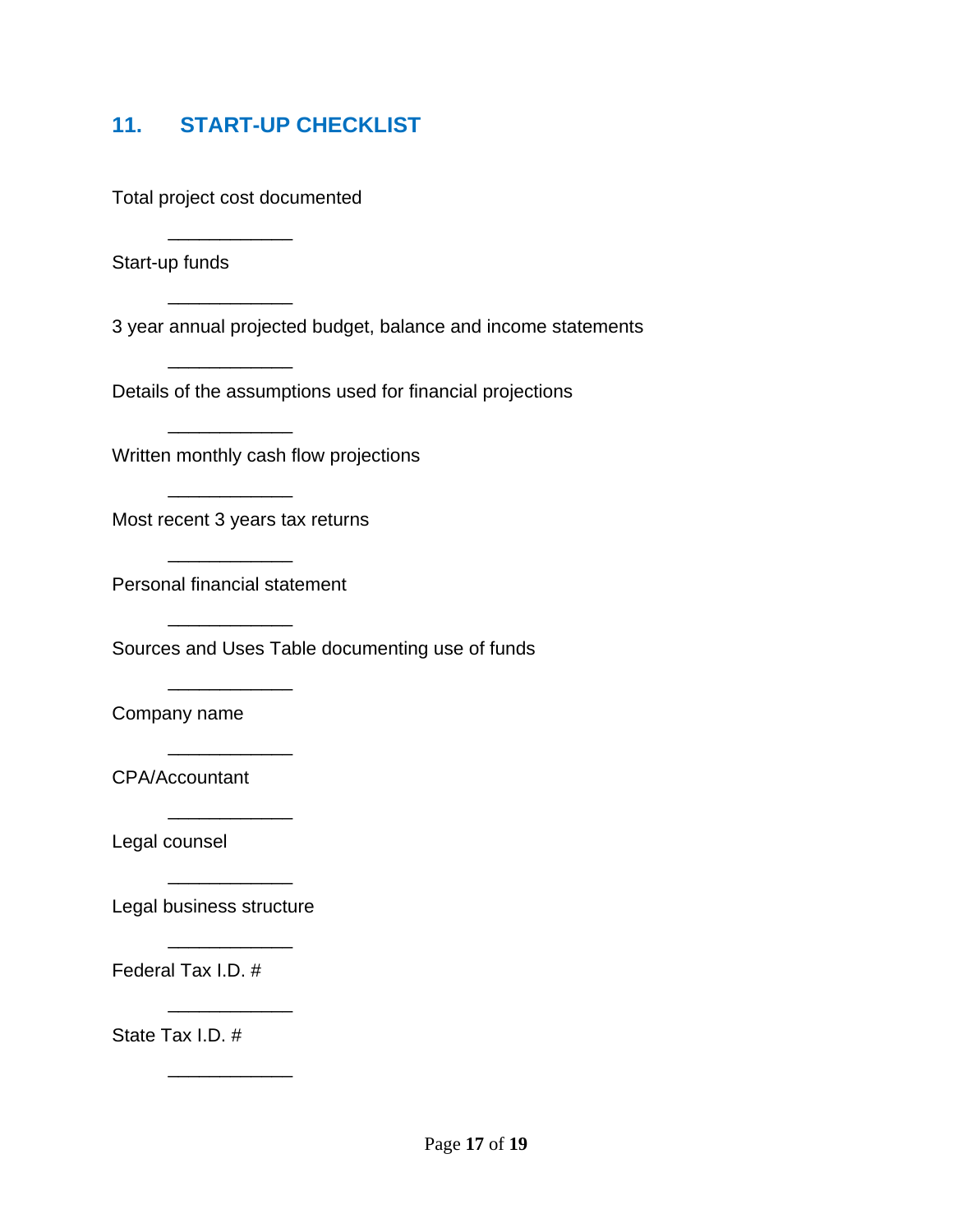#### DUNS #

Federal business license

 $\overline{\phantom{a}}$  ,  $\overline{\phantom{a}}$  ,  $\overline{\phantom{a}}$  ,  $\overline{\phantom{a}}$  ,  $\overline{\phantom{a}}$  ,  $\overline{\phantom{a}}$  ,  $\overline{\phantom{a}}$  ,  $\overline{\phantom{a}}$  ,  $\overline{\phantom{a}}$  ,  $\overline{\phantom{a}}$  ,  $\overline{\phantom{a}}$  ,  $\overline{\phantom{a}}$  ,  $\overline{\phantom{a}}$  ,  $\overline{\phantom{a}}$  ,  $\overline{\phantom{a}}$  ,  $\overline{\phantom{a}}$ 

 $\overline{\phantom{a}}$  , and the contract of the contract of the contract of the contract of the contract of the contract of the contract of the contract of the contract of the contract of the contract of the contract of the contrac State business license

 $\overline{\phantom{a}}$  ,  $\overline{\phantom{a}}$  ,  $\overline{\phantom{a}}$  ,  $\overline{\phantom{a}}$  ,  $\overline{\phantom{a}}$  ,  $\overline{\phantom{a}}$  ,  $\overline{\phantom{a}}$  ,  $\overline{\phantom{a}}$  ,  $\overline{\phantom{a}}$  ,  $\overline{\phantom{a}}$  ,  $\overline{\phantom{a}}$  ,  $\overline{\phantom{a}}$  ,  $\overline{\phantom{a}}$  ,  $\overline{\phantom{a}}$  ,  $\overline{\phantom{a}}$  ,  $\overline{\phantom{a}}$ 

 $\overline{\phantom{a}}$  , and the contract of the contract of the contract of the contract of the contract of the contract of the contract of the contract of the contract of the contract of the contract of the contract of the contrac

 $\overline{\phantom{a}}$  ,  $\overline{\phantom{a}}$  ,  $\overline{\phantom{a}}$  ,  $\overline{\phantom{a}}$  ,  $\overline{\phantom{a}}$  ,  $\overline{\phantom{a}}$  ,  $\overline{\phantom{a}}$  ,  $\overline{\phantom{a}}$  ,  $\overline{\phantom{a}}$  ,  $\overline{\phantom{a}}$  ,  $\overline{\phantom{a}}$  ,  $\overline{\phantom{a}}$  ,  $\overline{\phantom{a}}$  ,  $\overline{\phantom{a}}$  ,  $\overline{\phantom{a}}$  ,  $\overline{\phantom{a}}$ 

 $\overline{\phantom{a}}$  , and the contract of the contract of the contract of the contract of the contract of the contract of the contract of the contract of the contract of the contract of the contract of the contract of the contrac

 $\overline{\phantom{a}}$  ,  $\overline{\phantom{a}}$  ,  $\overline{\phantom{a}}$  ,  $\overline{\phantom{a}}$  ,  $\overline{\phantom{a}}$  ,  $\overline{\phantom{a}}$  ,  $\overline{\phantom{a}}$  ,  $\overline{\phantom{a}}$  ,  $\overline{\phantom{a}}$  ,  $\overline{\phantom{a}}$  ,  $\overline{\phantom{a}}$  ,  $\overline{\phantom{a}}$  ,  $\overline{\phantom{a}}$  ,  $\overline{\phantom{a}}$  ,  $\overline{\phantom{a}}$  ,  $\overline{\phantom{a}}$ 

 $\overline{\phantom{a}}$  , and the contract of the contract of the contract of the contract of the contract of the contract of the contract of the contract of the contract of the contract of the contract of the contract of the contrac

 $\overline{\phantom{a}}$  , and the contract of the contract of the contract of the contract of the contract of the contract of the contract of the contract of the contract of the contract of the contract of the contract of the contrac

 $\overline{\phantom{a}}$  ,  $\overline{\phantom{a}}$  ,  $\overline{\phantom{a}}$  ,  $\overline{\phantom{a}}$  ,  $\overline{\phantom{a}}$  ,  $\overline{\phantom{a}}$  ,  $\overline{\phantom{a}}$  ,  $\overline{\phantom{a}}$  ,  $\overline{\phantom{a}}$  ,  $\overline{\phantom{a}}$  ,  $\overline{\phantom{a}}$  ,  $\overline{\phantom{a}}$  ,  $\overline{\phantom{a}}$  ,  $\overline{\phantom{a}}$  ,  $\overline{\phantom{a}}$  ,  $\overline{\phantom{a}}$ 

 $\overline{\phantom{a}}$  , and the contract of the contract of the contract of the contract of the contract of the contract of the contract of the contract of the contract of the contract of the contract of the contract of the contrac

 $\overline{\phantom{a}}$ 

Federal permits

State permits

Local permits

Bank accounts established

Business liability insurance

Product liability insurance

Workers comp insurance

Unemployment insurance

Business plan